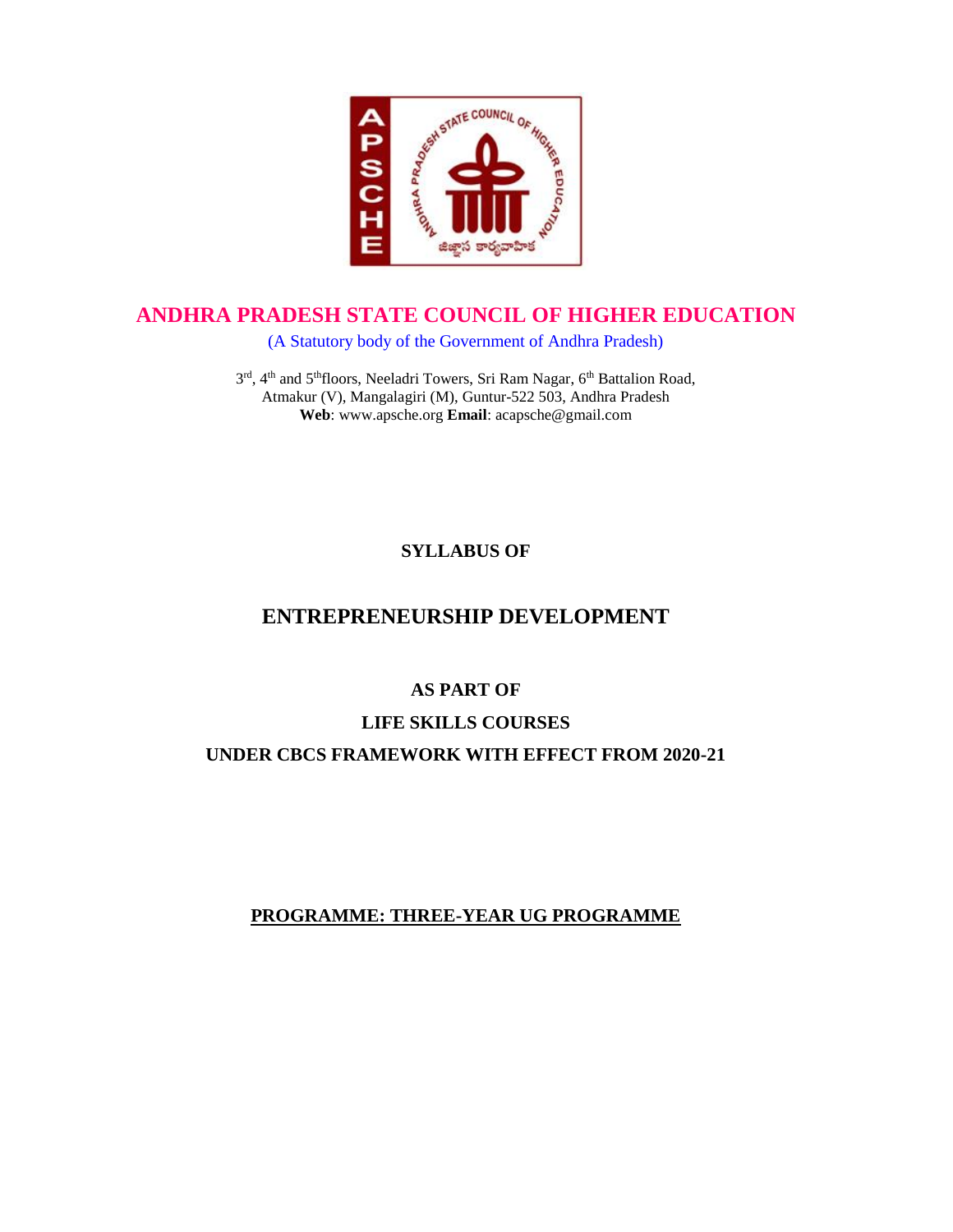# **ANDHRA PRADESH STATE COUNCIL OF HIGHER EDUCATION PROGRAMME: THREE-YEAR B.A./B. Sc./B. Com.**

# *LIFE SKILL COURSE*

**ENTREPRENEURSHIP DEVELOPMENT** *(With Learning Outcomes, Unit-wise Syllabus, References, Co-curricular Activities & Model Question Paper* **(To be Implemented from 2020-21 Academic Year)**

| SI.<br>No | Code | Sem | Course | <b>Name of Life Skill Course</b><br>(Course consists 3 Units) | Hours/<br>Week | <b>Credits</b> | <b>Marks</b><br>(Sem-End) |
|-----------|------|-----|--------|---------------------------------------------------------------|----------------|----------------|---------------------------|
|           |      | ш   |        | <b>Entrepreneurship Development</b>                           |                |                | 50                        |

# **Syllabus**

## **ENTREPRENEURSHIP DEVELOPMENT**

(**Total 30Hrs**)

**Course Objective**: A Generic Course that is intended to inculcate an integrated personal Life Skill to the student.

#### **Learning Outcomes:**

After successful completion of the course the student will be able to;

- $\triangleright$  Understand the concept of Entrepreneurship, its applications and scope.
- $\triangleright$  Know various types of financial institutions that help the business at Central, State and Local Level
- Understand Central and State Government policies, Aware of various tax incentives, concessions
- $\triangleright$  Applies the knowledge for generating a broad idea for a starting an enterprise/start up
- $\triangleright$  Understand the content for preparing a Project Report for a start up and differentiate between financial, technical analysis and business feasibility.

#### **Syllabus:**

**Unit-I: Entrepreneurship:**Definition and Concept of entrepreneurship - Entrepreneur Characteristics – Classification of Entrepreneurs –Role of Entrepreneurship in Economic Development –Start-ups.

**Unit-II: Idea Generationand Project Formulation:** Ideas in Entrepreneurships – Sources of New Ideas – Techniques for Generating Ideas – Preparation of Project Report –Contents; Guidelines for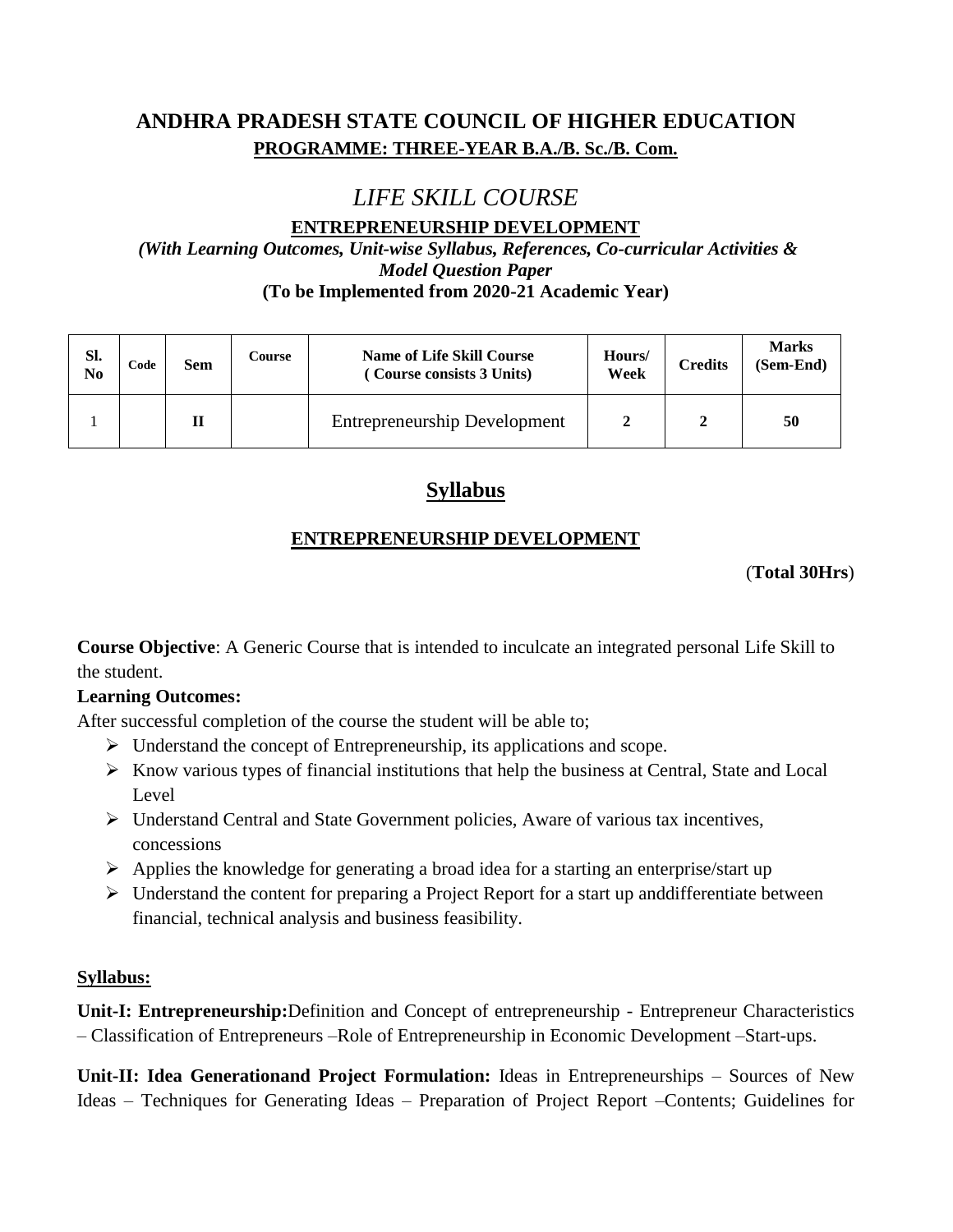Report preparation – Project Appraisal Techniques –Economic Analysis-Financial Analysis-Market Analysis.

**Unit-III: Institutions Supporting and Taxation Benefits:** Central level Institutions: NABARD; SIDBI,– State Level Institutions –DICs – SFC - Government Policy for MSMEs - Tax Incentives and Concessions.

#### **Reference Books:**

- 1. Arya Kumar, Entrepreneurship, Pearson, Delhi
- 2. Poornima MCH, Entrepreneurship Development –Small Business Enterprises, Pearson, Delhi
- 3. Sangeetha Sharma, Entrepreneurship Development, PHI Learning
- 4. KanishkaBedi, Management and Entrepreneurship, Oxford University Press, Delhi
- 5. Anil Kumar, S., ET.al., Entrepreneurship Development, New Age International Publishers, New Delhi
- 6. Khanka, SS, Entrepreneurship Development, S. Chand, New Delhi
- 7. Peter F. Drucker,Innovation and Entrepreneurship
- 8. A.Sahay, M. S. Chhikara, New Vistas of Entrepreneurship: Challenges &Opportunities
- 9. Dr B E V L Naidu, Entrepreneurship. Seven Hills Publishers

#### **Suggested Co-Curricular Activities**(As far as possible)

- 1. Group Discussion
- 2. Debate
- 3. Seminar
- 4. Visit to an SSI and preparing of an outline Report
- 5. Invited Lecture by a Bank Employee on the Bank Support to a Start Up.
- 6. Chart showing tax concessions to SSI, MSME both direct and indirect.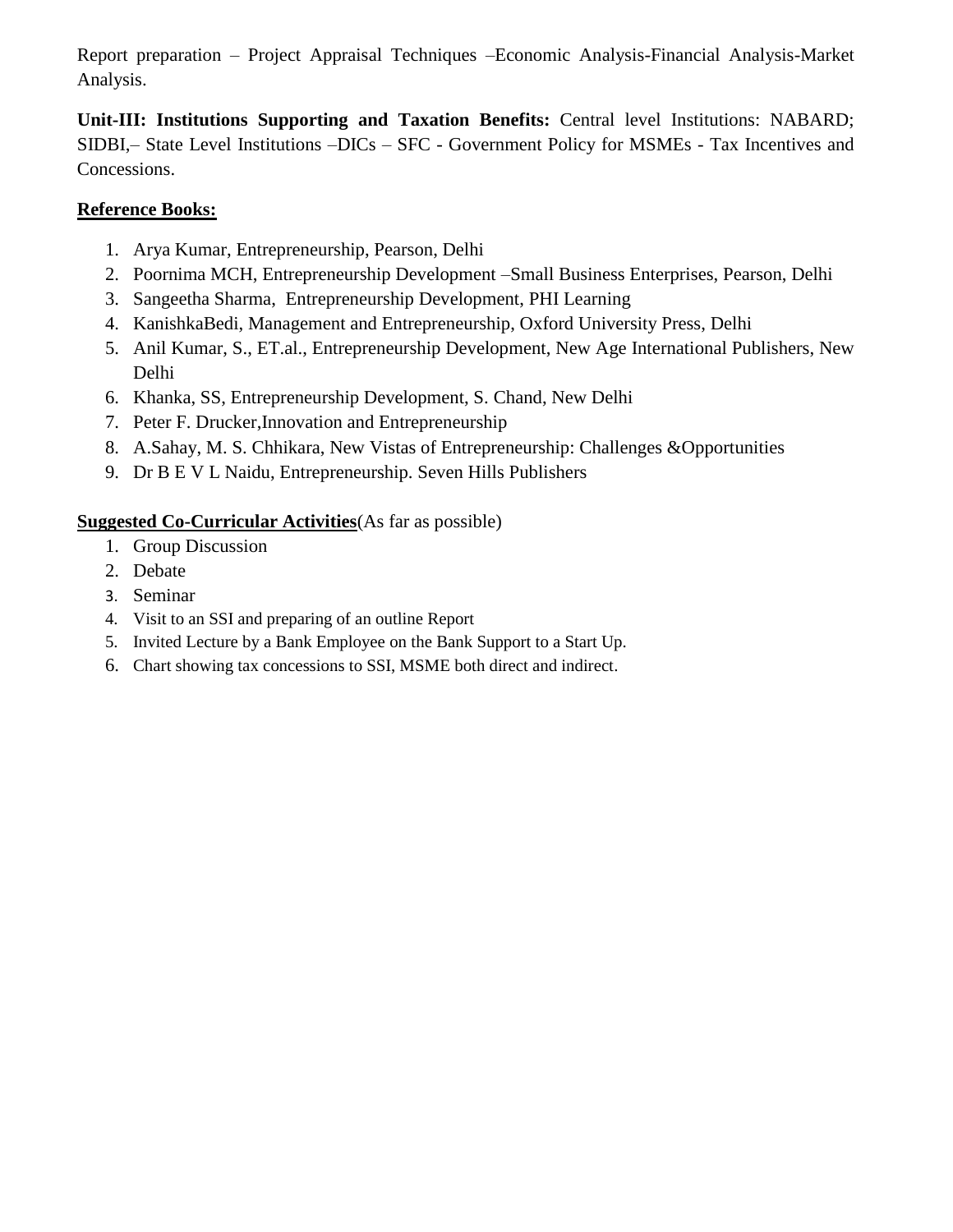#### **Model Question Paper Format**

## Time: 1 1/2 hrs (90 Minutes) Max. Marks: 50Time: 1 1/2 hrs (90 Minutes **Section -A**(Total: 4x5=20 Marks)

#### (Answer any **four questions**. Each answer carries **5 marks**

(Total 8 questions. At least 1 question should be given from each Unit)

| 1. |  |  |  |
|----|--|--|--|
| 2. |  |  |  |
| 3. |  |  |  |
| 4. |  |  |  |
| 5. |  |  |  |
| 6. |  |  |  |
| 7. |  |  |  |
| 8. |  |  |  |

#### **<u>Section- B</u>**(Total:  $3x10 = 30$  Marks)

(Answer any **three questions**. Each answer carries **10 marks**

(Total five questions. At least 1 question should be given from each Unit)

- 1.
- 2.
- 3.
- 4.
- 5.